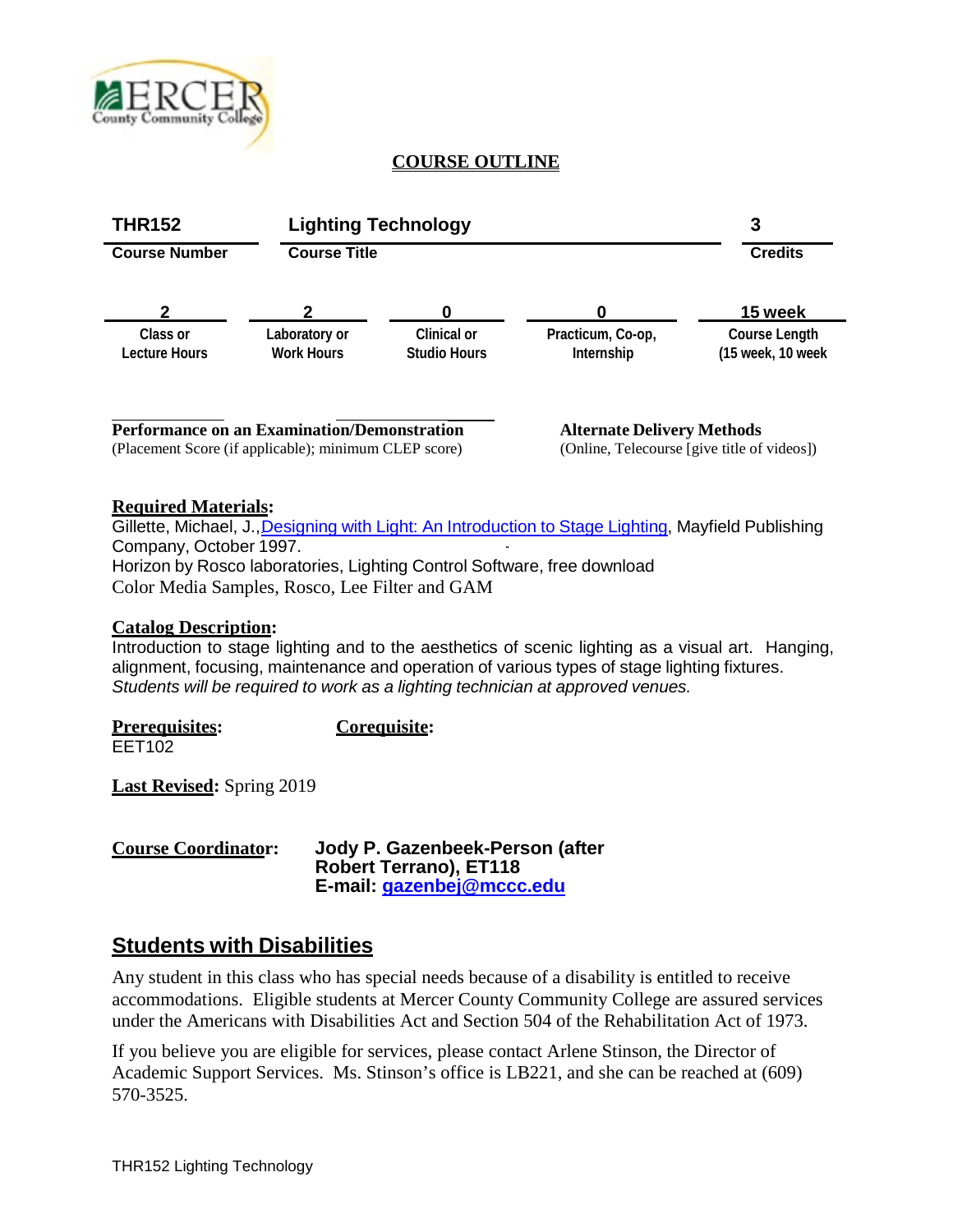#### **Academic Integrity**

As per the student handbook, "A student will be guilty of violating academic integrity if he/she (a) knowingly represents the work of others as his/her own, (b) uses or obtains unauthorized assistance in the execution of academic work, or (c) gives fraudulent assistance to another student." Students should read the Academic Integrity policy in the MCCC Rights and Responsibilities Student Handbook. *Academic Dishonesty will result in failure of this course.*

#### **Available Resources:**

#### **Books**

Stage Lighting [Revealed: A](http://service.bfast.com/bfast/click?bfmid=2181&sourceid=1284695&bfpid=1558702903&bfmtype=book) Design [and](http://service.bfast.com/bfast/click?bfmid=2181&sourceid=1284695&bfpid=1558702903&bfmtype=book) Execution [Handbook](http://service.bfast.com/bfast/click?bfmid=2181&sourceid=1284695&bfpid=1558702903&bfmtype=book) **ISBN:** 1558702903 **Author:** Glen Cunningham **Publisher:** F & W Publications, Incorporated **Date Published:** March 1993

#### Theatre [Backstage](http://service.bfast.com/bfast/click?bfmid=2181&sourceid=1284695&bfpid=0295977175&bfmtype=book) from A to Z

**ISBN:** 0295977175 **Author:** Warren C. Lounsbury, Norman C. **Boulanger Publisher:** University of Washington Press **Date Published:** January 1999

#### [The ABC](http://service.bfast.com/bfast/click?bfmid=2181&sourceid=1284695&bfpid=0896761193&bfmtype=book) of Stage Lighting

**ISBN:** 0896761193 **Author:** Francis Reid **Publisher:** Quite Specific Media Group, Limited **Date Published:** September 1992

#### [Discovering](http://service.bfast.com/bfast/click?bfmid=2181&sourceid=1284695&bfpid=0240515455&bfmtype=book) Stage Lighting

**ISBN:** 0240515455 **Author:** Francis Reid **Publisher:** Butterworth-Heinemann **Date Published:** December 1998

#### [Lighting the Stage: A](http://service.bfast.com/bfast/click?bfmid=2181&sourceid=1284695&bfpid=0240513754&bfmtype=book) Lighting

[Designer's](http://service.bfast.com/bfast/click?bfmid=2181&sourceid=1284695&bfpid=0240513754&bfmtype=book) [Experiences](http://service.bfast.com/bfast/click?bfmid=2181&sourceid=1284695&bfpid=0240513754&bfmtype=book) **ISBN:** 0240513754 **Author:** Francis Reid **Publisher:** Butterworth-Heinemann **Date Published:** July 1995 **Format:** Trade Paper

#### Scene Design and Stage Lighting

**ISBN:** [0155016202](http://service.bfast.com/bfast/click?bfmid=2181&sourceid=1284695&bfpid=0155016202&bfmtype=book) **Author:** W. [Oren Parker,](http://service.bfast.com/bfast/click?bfmid=2181&sourceid=1284695&bfpid=0155016202&bfmtype=book) R. Craig Wolf **[Publisher:](http://service.bfast.com/bfast/click?bfmid=2181&sourceid=1284695&bfpid=0155016202&bfmtype=book)** Harcourt Brace College Publishers **Date [Published:](http://service.bfast.com/bfast/click?bfmid=2181&sourceid=1284695&bfpid=0155016202&bfmtype=book)** February 1996

#### Light on the [Subject](http://service.bfast.com/bfast/click?bfmid=2181&sourceid=1284695&bfpid=0879101261&bfmtype=book)

**ISBN:** 0879101261 **Author:** David Hays, Designed by Peter Brook **Publisher:** Limelight **Date Published:** November 1989

### The [Stage Lighting](http://service.bfast.com/bfast/click?bfmid=2181&sourceid=1284695&bfpid=0878300643&bfmtype=book) Handbook

**ISBN:** 0878300643 **Author:** Francis Reid **Publisher:** Routledge **Date Published:** October 1996

#### Stage [Lighting Design: The](http://service.bfast.com/bfast/click?bfmid=2181&sourceid=1284695&bfpid=0896761398&bfmtype=book) Art, the Craft, [the](http://service.bfast.com/bfast/click?bfmid=2181&sourceid=1284695&bfpid=0896761398&bfmtype=book) [Life](http://service.bfast.com/bfast/click?bfmid=2181&sourceid=1284695&bfpid=0896761398&bfmtype=book)

**ISBN:** 0896761398 **Author:** Richard Pilbrow **Publisher:** Quite Specific Media **Date Published:** October 1997

#### Concert [Lighting: Techniques, Art](http://service.bfast.com/bfast/click?bfmid=2181&sourceid=1284695&bfpid=0240802934&bfmtype=book) and Business

**ISBN:** 0240802934 **Author:** James L. Moody **Publisher:** Butterworth-Heinemann **Date Published:** November 1997

#### The Lighting Art: [The Aesthetics](http://service.bfast.com/bfast/click?bfmid=2181&sourceid=1284695&bfpid=0135010810&bfmtype=book) of

[Stage](http://service.bfast.com/bfast/click?bfmid=2181&sourceid=1284695&bfpid=0135010810&bfmtype=book) [Lighting](http://service.bfast.com/bfast/click?bfmid=2181&sourceid=1284695&bfpid=0135010810&bfmtype=book) Design **ISBN:** 0135010810 **Author:** Richard H. Palmer **Publisher:** Prentice Hall **Date Published:** August 1993

# Effects [for the Theatre](http://service.bfast.com/bfast/click?bfmid=2181&sourceid=1284695&bfpid=0896761363&bfmtype=book)

**ISBN:** 0896761363 **Author:** Graham Walne, Joe Aveline **Publisher:** Quite Specific Media Group **Date Published:** June 1995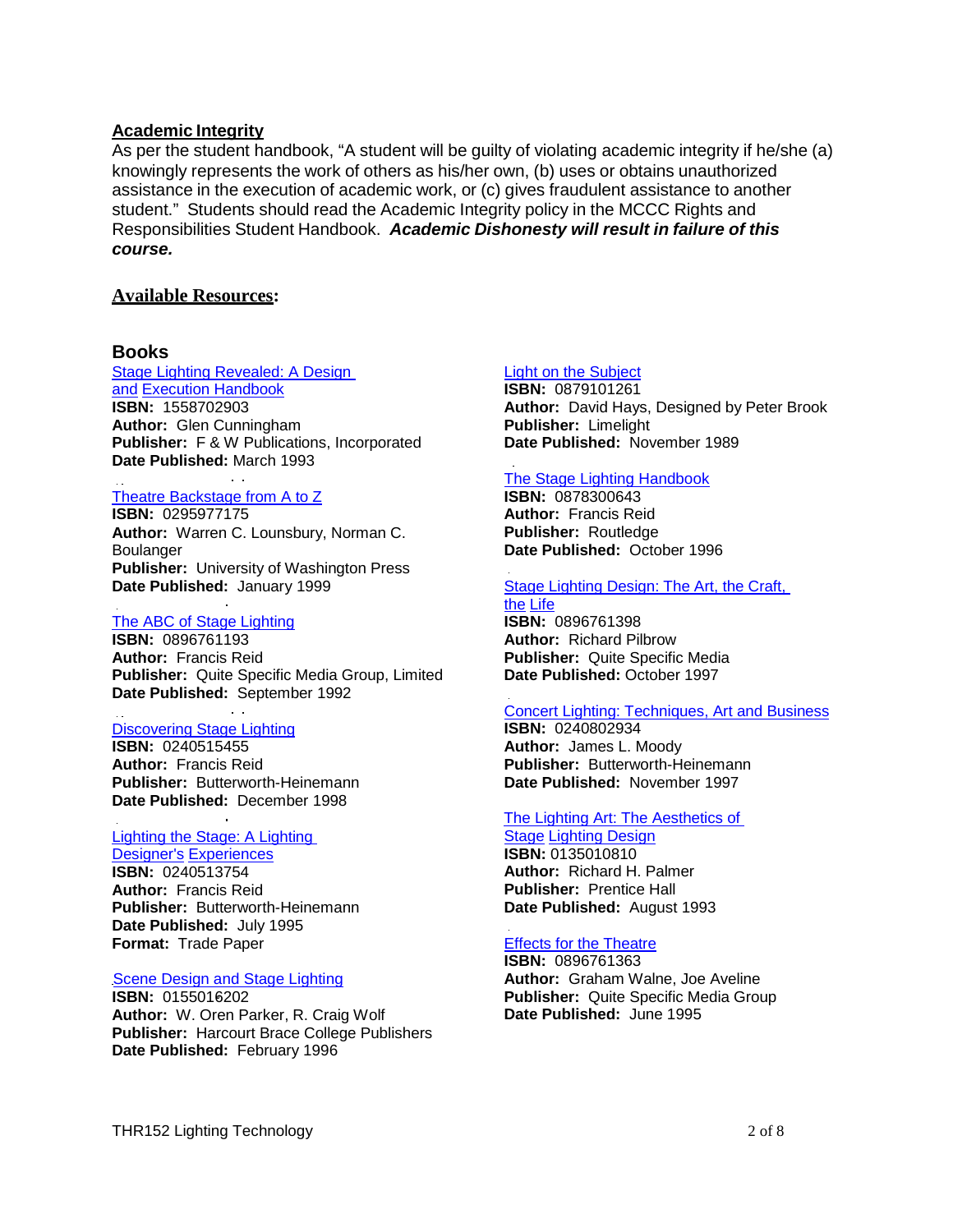### Lighting and Sound

**ISBN:** [071482514X](http://service.bfast.com/bfast/click?bfmid=2181&sourceid=1284695&bfpid=071482514X&bfmtype=book) **[Author:](http://service.bfast.com/bfast/click?bfmid=2181&sourceid=1284695&bfpid=071482514X&bfmtype=book)** Neil Fraser **[Publisher:](http://service.bfast.com/bfast/click?bfmid=2181&sourceid=1284695&bfpid=071482514X&bfmtype=book)** Chronicle Books **Date [Published:](http://service.bfast.com/bfast/click?bfmid=2181&sourceid=1284695&bfpid=071482514X&bfmtype=book)** August 1995

#### Concert Sound [and Lighting](http://service.bfast.com/bfast/click?bfmid=2181&sourceid=1284695&bfpid=024080192X&bfmtype=book) Systems

**ISBN:** 024080192X

**Author:** John Vasey **Publisher:** Butterworth-Heinemann **Date Published:** February 1994

### [Theater Technology](http://service.bfast.com/bfast/click?bfmid=2181&sourceid=1284695&bfpid=0300067666&bfmtype=book)

**ISBN:** 0300067666 **Author:** George C. Izenour **Publisher:** Yale University Press **Date Published:** July 1999

Stage Lighting for Theatre Designers **ISBN:** 0435086855 **Author:** Nigel H. Morgan **Publisher:** Heinemann **Date Published:** December 1997

#### [Lighting](http://service.bfast.com/bfast/click?bfmid=2181&sourceid=1284695&bfpid=0155020692&bfmtype=book) and the Design Idea

**ISBN:** 0155020692 **Author:** Linda Essig **Publisher:** Harcourt Brace & Company **[Da](http://service.bfast.com/bfast/click?bfmid=2181&sourceid=1284695&bfpid=0240514769&bfmtype=book)te Published:** April 1998 Stage [Lighting](http://service.bfast.com/bfast/click?bfmid=2181&sourceid=1284695&bfpid=0240514769&bfmtype=book) [Controls](http://service.bfast.com/bfast/click?bfmid=2181&sourceid=1284695&bfpid=0240514769&bfmtype=book) **ISBN:** 0240514769 **Author:** Uif Sandstrom **Publisher:** Butterworth-Heinemann **Date Published:** November 1997

#### [Easy Stage](http://service.bfast.com/bfast/click?bfmid=2181&sourceid=1284695&bfpid=0834194341&bfmtype=book) Lighting

**ISBN:** 0834194341 **Author:** Tim Freeman **Publisher:** Lillenas Publishing Company **Date Published:** January 1996

# Designing with Light : [An Introduction to](http://service.bfast.com/bfast/click?bfmid=2181&sourceid=1284695&bfpid=1559345276&bfmtype=book)

**[Stage](http://service.bfast.com/bfast/click?bfmid=2181&sourceid=1284695&bfpid=1559345276&bfmtype=book) [Lighting](http://service.bfast.com/bfast/click?bfmid=2181&sourceid=1284695&bfpid=1559345276&bfmtype=book) ISBN:** 1559345276 **Author:** J. Michael Gillette **Publisher:** Mayfield Publishing Company **Date Published:** October 1997

#### A Practical [Guide to Stage Lighting](http://service.bfast.com/bfast/click?bfmid=2181&sourceid=1284695&bfpid=0240803531&bfmtype=book)

**ISBN:** 0240803531 **Author:** Steven Louis Shelley **Publisher:** Butterworth-Heinemann **Date Published:** March 1999

# **Magazines:**

**Lighting Dimensions Magazine**is the leading international trade magazine for lighting professionals targeting designers and specifiers of entertainment, architectural and commercial lighting. Its editorial reports on the latest technologies and applications for theatre, film, television, clubs, concerts and tours, theme parks, industrial and architectural lighting projects.

# **Websites**

Entertainment Design on-line http://www.entertainmentdesignmag.com/ Lighting Dimensions Online <http://www.lightingdimensions.com/> Stage Lighting Links <http://www.people.virginia.edu/~rlk3p/desource/links/LinkList.html>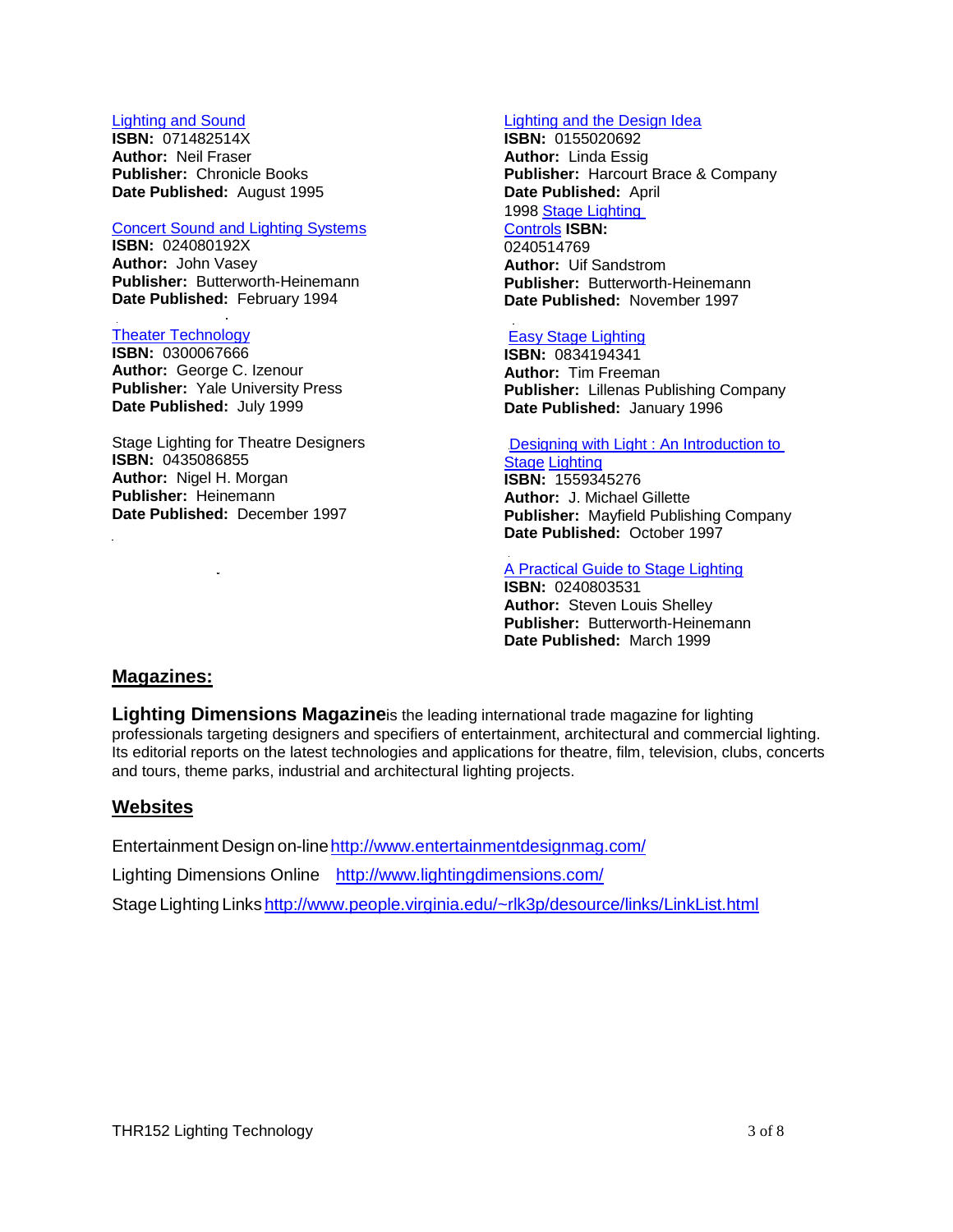# *Upon Successful completion of this course, the student will be able to:*

- 1. Demonstrate conceptual and working knowledge of the basic principles, practices and concepts of lighting technology through classroom discussion, written assignments, and lighting laboratory exercises, and use appropriate technical terminology in articulating these concepts;
- 2. Demonstrate conceptual and working knowledge of the basic principles of light, basic electricity and color theory through classroom discussion, written assignments, and audio laboratory exercises;
- 3. Proficiently operate a variety of lighting control consoles.
- 4. Hang, align, focus, maintain and operate various types of stage lighting fixtures.
- 5. Read a lighting plot to hang a show.
- 6. Set up a dimmer patch and moving light patch.
- 7. Create lighting cues on computer based lighting desk
- 8. Work on teams, teach others, serve customers, negotiate and work well with people from culturally diverse backgrounds.

# **MCCC Core Skills**

- **Goal A. Written and Oral Communication in English.** Students will communicate effectively in speech and writing, and demonstrate proficiency in reading.
- **Goal B. Critical Thinking and Problem-solving.** Students will use critical thinking and problem solving skills in analyzing information.
- **Goal D. Information Literacy.**Students will recognize when information is needed and have the knowledge and skills to locate, evaluate, and effectively use information for college level work.
- **Goal E. Computer Literacy.**Students will use computers to access, analyze or present information, solve problems, and communicate with others.
- **Goal F. Collaboration and Cooperation.** Students will develop the interpersonal skills required for effective performance in group situations.
- **Goal G. Intra-Cultural and Inter-Cultural Responsibility.** Students will demonstrate an awareness of the responsibilities of intelligent citizenship in a diverse and pluralistic society, and will demonstrate cultural, global, and environmental awareness.

# **Unit I: An Introduction to Lighting Design**

*The Student will be able to:*

- 1. Define and explain in their own words common terms in the stage lighting business such as; dimmer, control board, cable, instruments, color media, etc. (CG1)
- 2. Explain the relationship between light and perception and its impact on lighting design (CG1&2)
- 3. Define, explain and analyze the design characteristics of light. (CG2)
- 4. Define the term lighting design and list and explain the functions of stage lighting. (CG1)
- 5. Explain the definition of the lighting production team (CG1)
- 6. Describe the organization and responsibilities of the members of the lighting production. (CG1)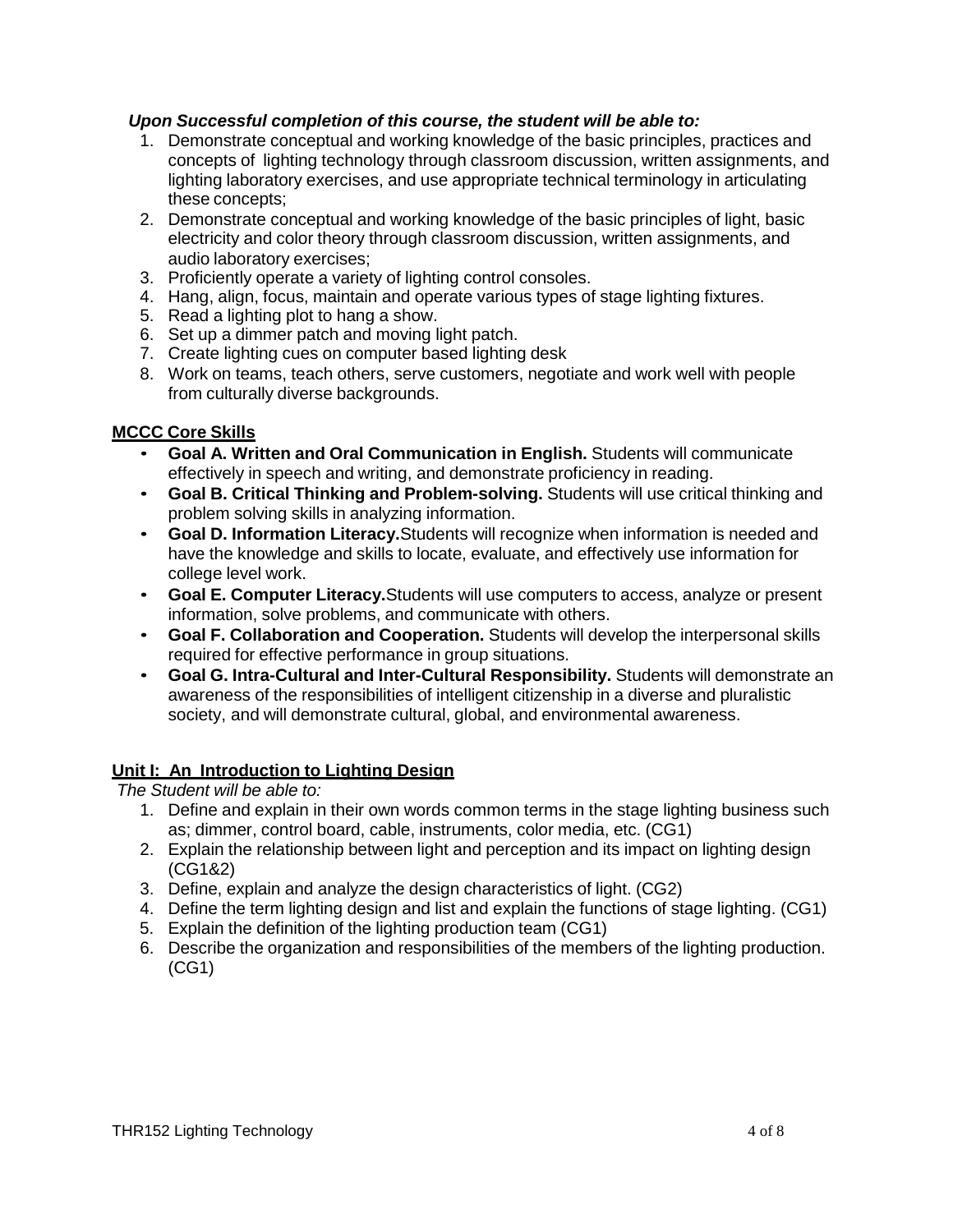# **Unit II: Basic Electricity for Lighting Design**

*The student will be able to:*

- 1. Explain in his/her words the definition of electricity. (CG2)
- 2. Explain and draw the basic structure of the atom. (CG2)
- 3. Discuss how electricity flows in a circuit. (CG2)
- 4. Define basic electrical terms such as potential, voltage, current and wattage. (CG2)
- 5. Differentiate between alternating current and direct current. (CG2)
- 6. Use a Volt-Ohm Meter.(CG1&2)
- 7. Calculate Voltage, Current, and Power (GB, CG2)
- 8. Analyze simple AC and DC Circuits (GB, CG2)
- 9. Describe the differences between series and parallel circuits. (GB, CG2)
- 10. Define and explain the differences between two wire single phase AC, three wire single phase ac and four wire three phase AC. (CG2)
- 11. Calculate lighting loads for theatrical productions. (CG2)
- 12. List current capacity for different gauges of wire and calculate minimum wire sizes for lighting distribution given the power requirements of the lighting instruments used. (CG1&2)

# **Unit III: Lighting Instruments and their Components**

*The student will be able to:*

- 1. List, describe and analyze the three primary types of lens systems used for various lighting instruments. (CG1)
- 2. List and explain the characteristics of lenses. (CG1)
- 3. List and describe that various types of lamps used in stage lighting instruments. (CG1)
- 4. List, describe and explain the components of the ellipsoidal spotlight, fesnel spotlight, beam projector, followspot, PAR can, striplight, cyc light, etc. (CG1)
- 5. Analyze the differences between various lighting instruments and evaluate their effectiveness for different situations. (GB, CG1&2)
- 6. Identify the various types of rigging systems used to hold lighting instruments. (CG1)
- 7. Hang and focus lighting instruments. (CG1&3)

# **Unit IV: Electrical Distribution, Dimming and Control**

- *1. The student will be able to:*
- 2. List, describe and evaluate for use the various types of electrical connectors used in stage lighting such as Edison, twistlock, grounded pin, etc. (CG1)
- 3. Make a stage lighting extension cord that meets all specifications. (CG1)
- 4. Identify and list the current ratings for different wire gauges. (CG1)
- 5. Calculate the correct gauge wire to use given a specific lighting load. (CG1)
- 6. Describe the different types of circuiting used to wire lighting instruments to the dimmers. (CG1)
- 7. Describe the different types of dimmers. (CG1)
- 8. Describe and compare and contrast the different types of dimmer control such as analog, digital, AMX, DMX , etc. (CG1)
- 9. Explain multiplexing and gating. (GB, CG1)
- 10. Describe control consoles and the compare and contrast the categories they fall into. (CG1,CG3)
- 11. Use a fully computerized control console and a manual control console. (CG1&3)
- 12. Draw a lighting system electrical flow diagram. (GB,D&E, CG1&2)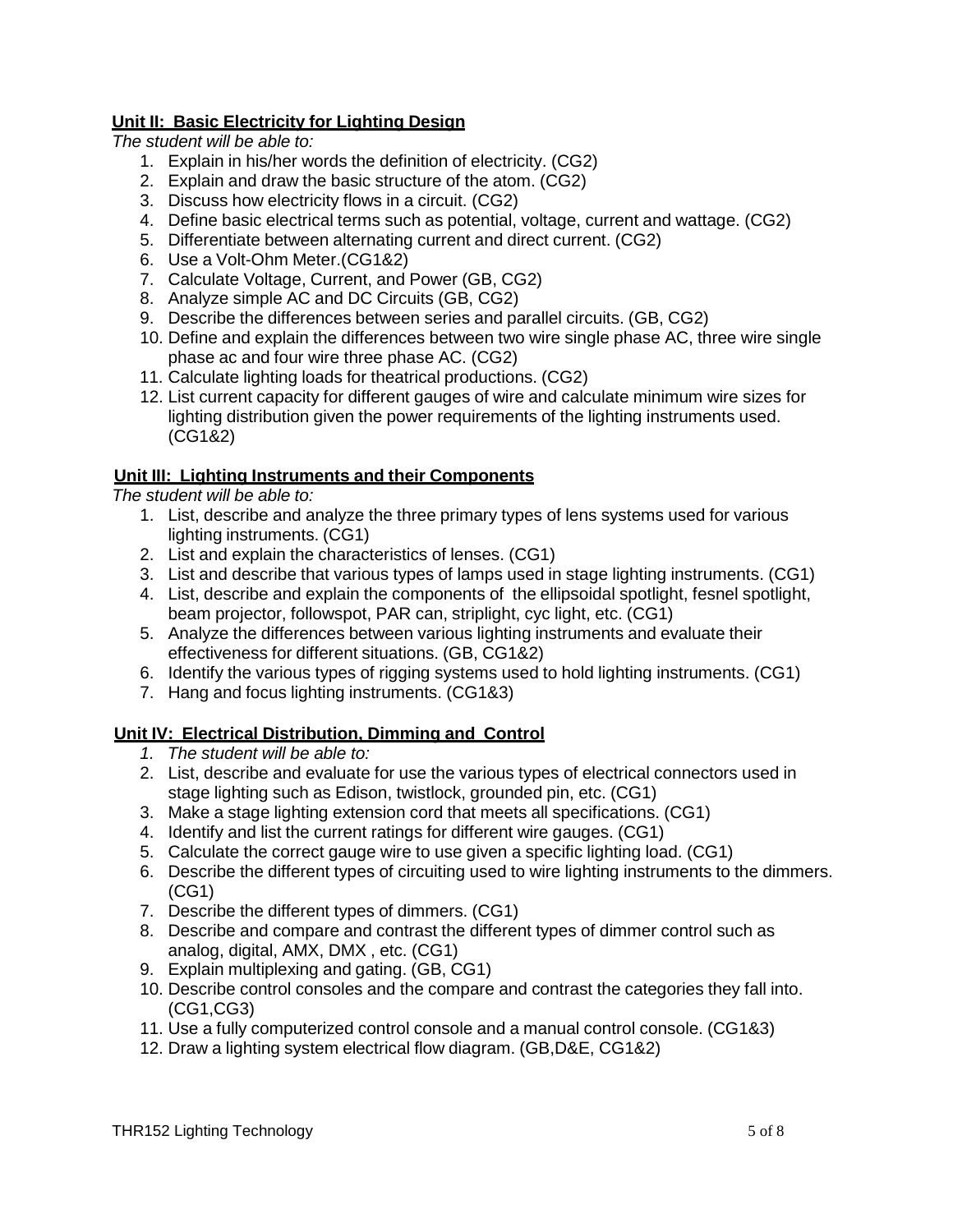# **Unit V: The Lighting Plot, Dimmer Patch and Cue Building**

*The student will be able to:*

- Read a lighting plot. (CG1&4)
- Hang, gel and focus a show using the lighting plot (CG1,2,4&5)
- Patch the lighting board using information from the lighting plot. (GB, CG1, 3&6)
- Write cues based on the lighting plot and the lighting designer's design. (GB,D&E, CG1,3,6&7)

# **Unit VI: Color Theory and its Application to Lighting Design**

*The student will be able to:*

- 1. Paraphrase the definition of color. (CG2)
- 2. Describe the terms used to describe color attributes and compare and contract the differences in the meaning of these terms. (CG2)
- 3. Explain how we see color. (CG2)
- 4. Explain the terms used for color mixing and compare and contrast the differences in meaning of these terms. (CG2)
- 5. Analyze the meaning of color and evaluate the general emotional impact of each of the colors in the rainbow. (GB, CG2)
- 6. Compare and contract the difference between the additive color mixing and subtractive color mixing in light and identify the three primary colors for each. (CG2)
- 7. Write a paper that that integrates the basics of color theory to its practical application of colored light the theater. (GA,CG2)
- 8. Compare and contrast the different types of color media used in lighting design. (CG2)

# **Unit VII: Projections, Practicals, Effects and Advanced Technology Instruments**

*The student will be able to:*

- 1. Describe the advantages and disadvantages of using projection. (CG2)
- 2. List the different types of projectors and describe the operation of each. (CG2)
- 3. Create a slide presentation for use on a computer. (CG2)
- 4. Use gobo for a dramatic presentation. (CG2)
- 5. Describe the most common types of practical use in lighting design. (CG2)
- 6. Design and build a simple practical. (CG2)
- 7. Describe the various types of advanced technology instruments used in theatre, concert, club and amusement venues. (CG2)
- 8. Create a lighting design that uses advanced technology instruments. (GB, D&E, CG2,3,6&7)
- 9. Program an advanced technology instrument using one of the computerized control consoles. (GB, D&E, CG2,3,6&7)

# **Unit X: The Practicum**

*The student will be able to:*

- Maintain and keep in good working order a variety of lighting equipment. (CG1,2&4)
- Hang, focus and gel a lighting plot in an assigned venue. (GB,D&E, CG1,2, 4&5)
- Work on teams, teach others, serve customers, negotiate and work well with people from culturally diverse backgrounds. (GF&G, CG1&8)
- Work collaboratively with the creative team. (GF&G, CG8)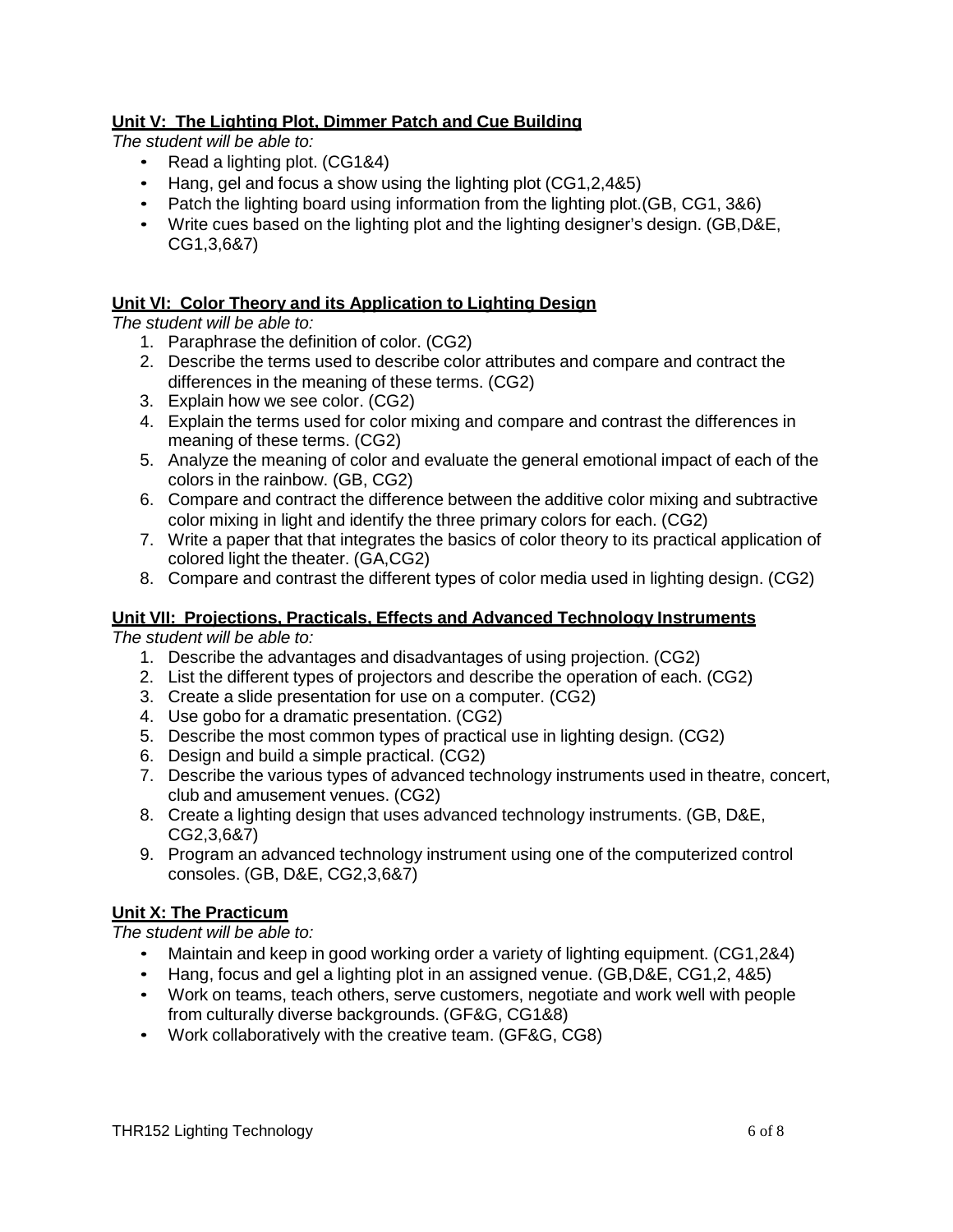# **Evaluation of Student Learning.**

Students' achievement of the course objectives will be evaluated through the use of the following tools:

# *Students' achievement of the course objectives will be evaluated through the use of the following:*

- Active participation in class.
- A series of Unit tests assessing students' comprehension of basic lighting terminology and practices (CG1&2)
- A series of essays and short papers assessing students' comprehension of basic concepts and practices. (GA&B, CG1&2)
- A practicum where students will hang and focus lights in an approved local venue. (Goals B,F&G; CG 1,2,4,5&8))
- An individual project where students will design lights, given a repertory plot in the studio theatre, using music from a musical, film or concert soundtrack. Students will be graded on concept, lighting plot implementation and execution. (GB; CG1,2,3,4,5,6,&7)

| <b>Evaluation Tools</b>                        | <b>Percentage Of Grade</b> |        |  |
|------------------------------------------------|----------------------------|--------|--|
| <b>Unit Tests</b>                              |                            | 20%    |  |
| Unit essays and papers                         |                            | 20%    |  |
| Practicum                                      |                            | 25%    |  |
| Final design project                           |                            | $30\%$ |  |
| <b>PRACTICUM EVALUATION OF THR152 STUDENTS</b> |                            |        |  |
| <b>Entertainment Technology Program</b>        |                            |        |  |